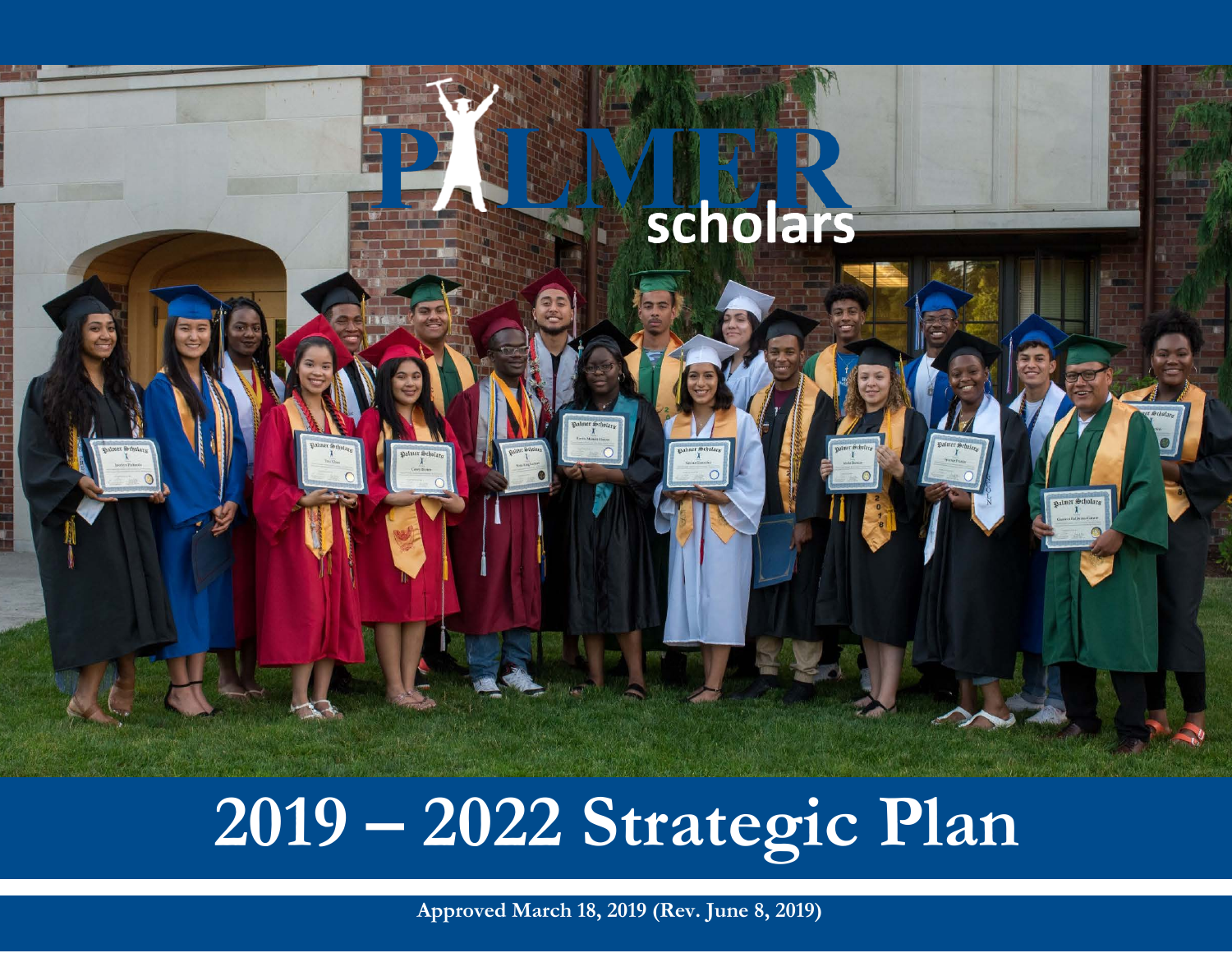# **Table of Contents**

| Our Story               | Page 3 |
|-------------------------|--------|
| Organizational Overview | Page 4 |
| Mission                 | Page 4 |
| Our Approach            | Page 4 |

# **Strategic Plan**

| Background & Context                                                     | Page 5  |
|--------------------------------------------------------------------------|---------|
| Plan Process                                                             | Page 5  |
| Organizational Analysis                                                  | Page 6  |
| <b>Executive Summary</b>                                                 | Page 7  |
| Strategic Focus Area 1 – Scholar Experience / Program Structure          | Page 8  |
| Strategic Focus Area 2 – Communications / Community Presence             | Page 10 |
| Strategic Focus Area 3 – Human Resources Development / Board Development | Page 11 |
| Strategic Focus Area 4 – Financial Sustainability                        | Page 13 |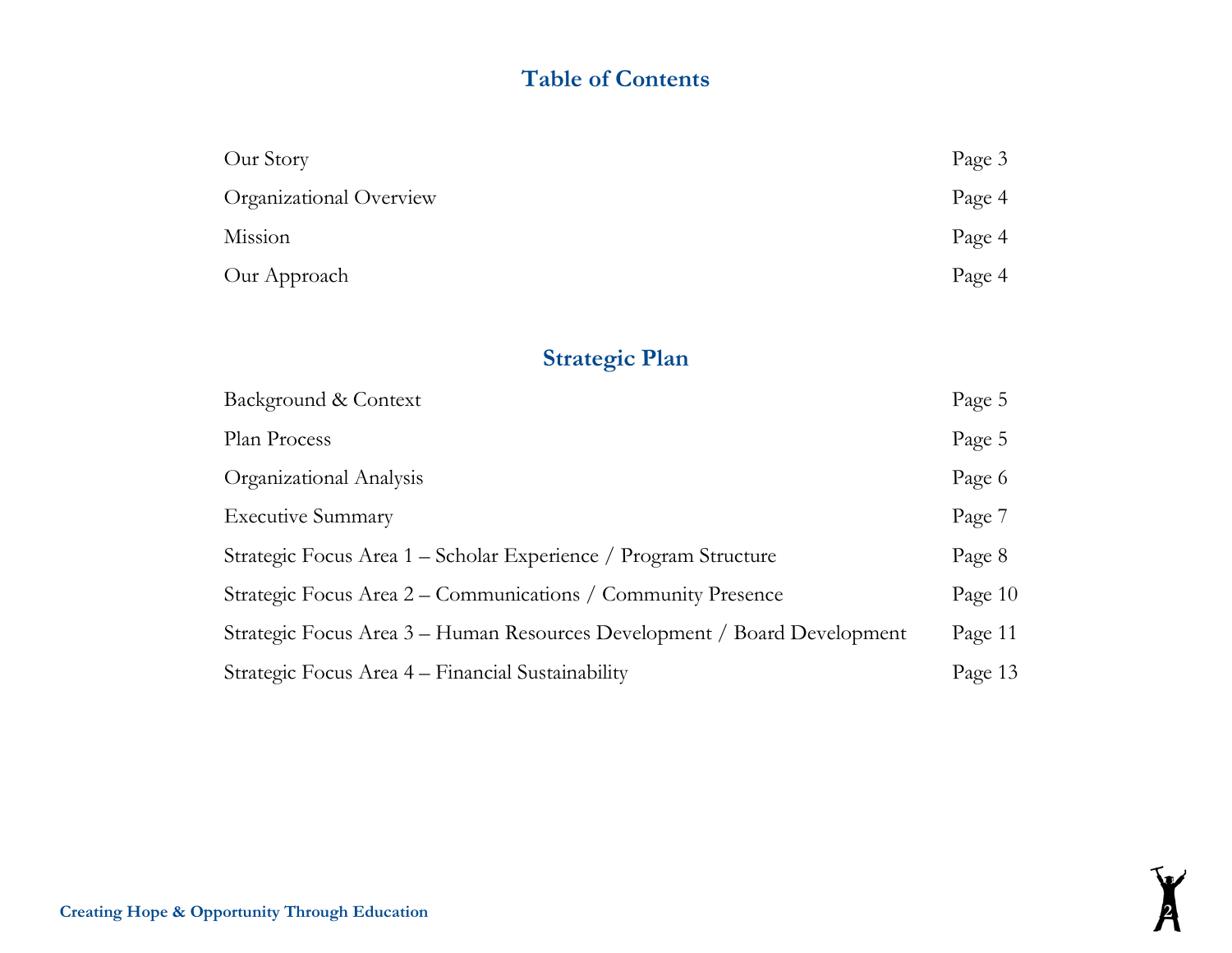# **Our Story**

The story of Palmer Scholars cannot be told without sharing its beginning--one man's very personal reaction that became a resolution, grew to commitment, evolved to a mission, and, through passion and hard work, became Palmer Scholars. Many of us have an inspired idea, but too few of us apply what it takes to nurture and develop that thought into something that touches and improves countless lives. **Merle Palmer did**.

While serving on a US Navy vessel during WWII, Merle observed sailors of color, perhaps more closely than he ever had in his hometown of Tacoma, WA. Up through the 1960's most or many schools were segregated, if not by design, then by neighborhood distribution. It was rare for people of color to live in the same neighborhoods as whites, and district borders were often drawn to accommodate those social/economic divisions.

Living in the close quarters of a warship, Merle observed that his colleagues of color were assigned to very distinct duties...doing laundry, changing bed linen, swabbing decks, peeling potatoes and other kitchen duties. He also noticed that, no matter how well they followed orders and executed their jobs, his colleagues of color received little recognition and certainly no opportunity for promotion to a higher rank.

This injustice disturbed Merle. Naval service was voluntary. These men had made the same commitment to their country and were exposed to the same dangers as sailors with white skin. He saw their abilities ignored, their skills underutilized and their sacrifice less honored. Merle resolved to find some way….if he returned from the war….to right this injustice.

After returning to Tacoma, Merle, a Christian and active member of a Presbyterian Church, began teaching Sunday School classes to young people at Reverend Al Davis' Eastside Church. In Reverend Davis Merle found a colleague with a similar vision and interest in supporting youth. They would later work together toward their shared goal.

One Sunday after class, Merle was talking to two Lincoln High School seniors and asked, "Hey boys, where are you guys going to college?" The boys were speechless. They looked at Merle like he was crazy. "College?? We're not going to college!! We can't afford college!!"

Merle knew these boys and, like the sailors on the ship, knew they had what was required to do more, to achieve more. What they didn't have was the opportunity or the support.

That day, Merle's resolution began to evolve into the mission that would become Palmer Scholars. That day, both agreed, they would finance a college education for these two young men, as well as provide them with the guidance and mentoring they knew would be needed, blazing the trail as the first Palmer Scholars.

In the fall of 1983 Merle and Reverend Al Davis inaugurated the Eastside Community Church Minority Scholarship Fund with six students and limited funding. Located in Salishan, the church had a congregation of, largely, low income families of color, and it had a strong youth fellowship program. The program attracted students with viable high school grades, an elevated sense of morals, and dreams of improving their financial destiny in life. Few students, however, had the financial means to accomplish their goals. Merle and Reverend Al Davies decided to find a way to financially support these qualified and deserving students.

Funding gradually increased when the program incorporated in 1996 as the R. Merle Palmer Minority Scholarship Foundation, a 501(c)(3) non-profit organization. It had a 15-member Board and served about 35 students. **To date, Palmer Scholars has helped over 450 students earn college degrees, and in 2003 our first Ph.D. was awarded**.

The Foundation is self-perpetuating, with a diverse, passionate Board of 13 directors who govern and guide our work. A group of over 400 committed volunteers provide support as mentors, counselors, office assistants, application readers and event coordinators as well as providing job shadowing and internship opportunities.

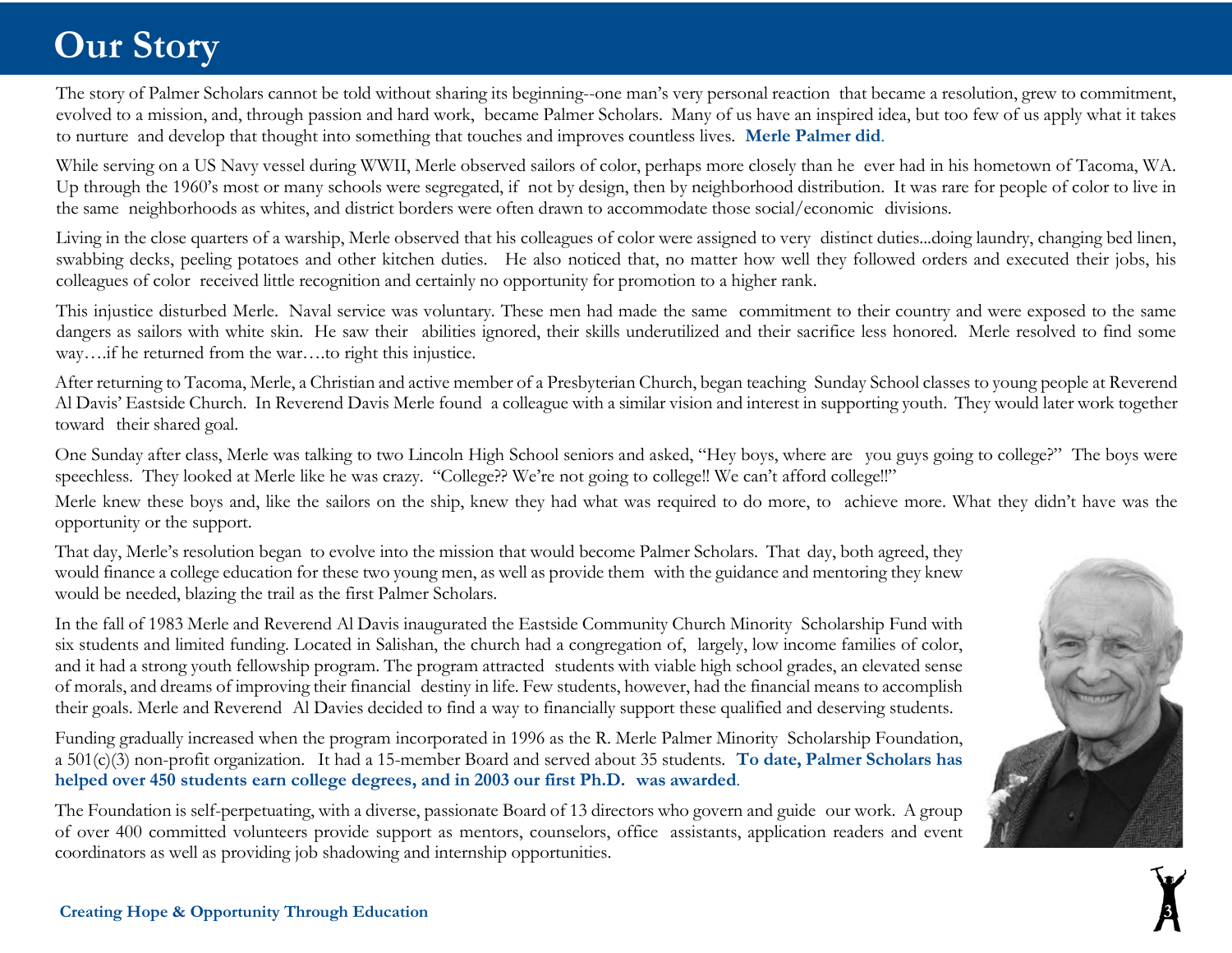# **Organizational Overview**

For 35 years, Palmer Scholars has supported underrepresented Pierce County students to overcome financial, cultural, and social barriers in their pursuit of higher education. We strive to help our Scholars succeed in graduating from college empowered with the essential tools to be leaders in their communities. At Palmer Scholars, we pride ourselves on being more than just a scholarship organization. For our Scholars especially, who are historically underrepresented and underserved in higher education, it is imperative that we serve the "whole Scholar." Our holistic approach provides a pathway to career and life success for underserved young adults who earnestly want to create a better life for themselves and their families through education.

#### **Mission**

We are committed to supporting underrepresented Pierce County students of color to overcome financial, cultural, and social barriers in their pursuit of higher education.

#### **Our Approach**

Scholars are selected in their junior year of high school and remain in our program until they attain their postsecondary degree, receiving college readiness training, support from a trained adult mentor, renewable scholarships, and ongoing support from our dedicated staff, Board of Directors, and numerous volunteers. Our core programs include:

**College Readiness Training:** In their junior and senior year of high school, Scholars participate in 100+ hours of training to prepare them for the transition from high school to college academically, financially, socially, and emotionally. Topics include determining "right fit" for colleges, the application process, FAFSA/WASFA, scholarships, budgeting, self-advocacy, identifying resources while on campus, and navigating college as a student of color.

**Mentoring:** In January of their senior year, Scholars are carefully matched with a trained mentor who provides ongoing support and guidance through college graduation.

Palmer Cares: Is a two-pronged program that serves our rising college freshmen and our continuing college Scholars.

**Rising freshmen Scholars** receive a fully stocked dorm room kit filled with bedding and school supplies. We are proud that the first emotion a Scholar feels when entering college no longer has to be one of otherness and shame as they are the only ones in their dorm without brand new and brand name bedding and dorm accessories.

**Continuing college Scholars** often feel lonely as they progress through their degree program. Many are not able to come back home for holidays or the summer, especially if they are attending school in Eastern Washington or out of state. We have 1:1 visits with each of our Scholars at least once per academic year, in addition to bringing together the entire cohort for a shared meal and fellowship. Through these visits we are able to see the needs of our Scholars firsthand, such as proper winter clothing or an introduction to the campus' multi-cultural counselors.

**Scholarships:** Finances are often the first barrier for Scholars hoping to attend college. Our highly impactful, renewable scholarships of up to \$5,000 per year help us ensure that Scholars graduate with as little student loan debt as possible.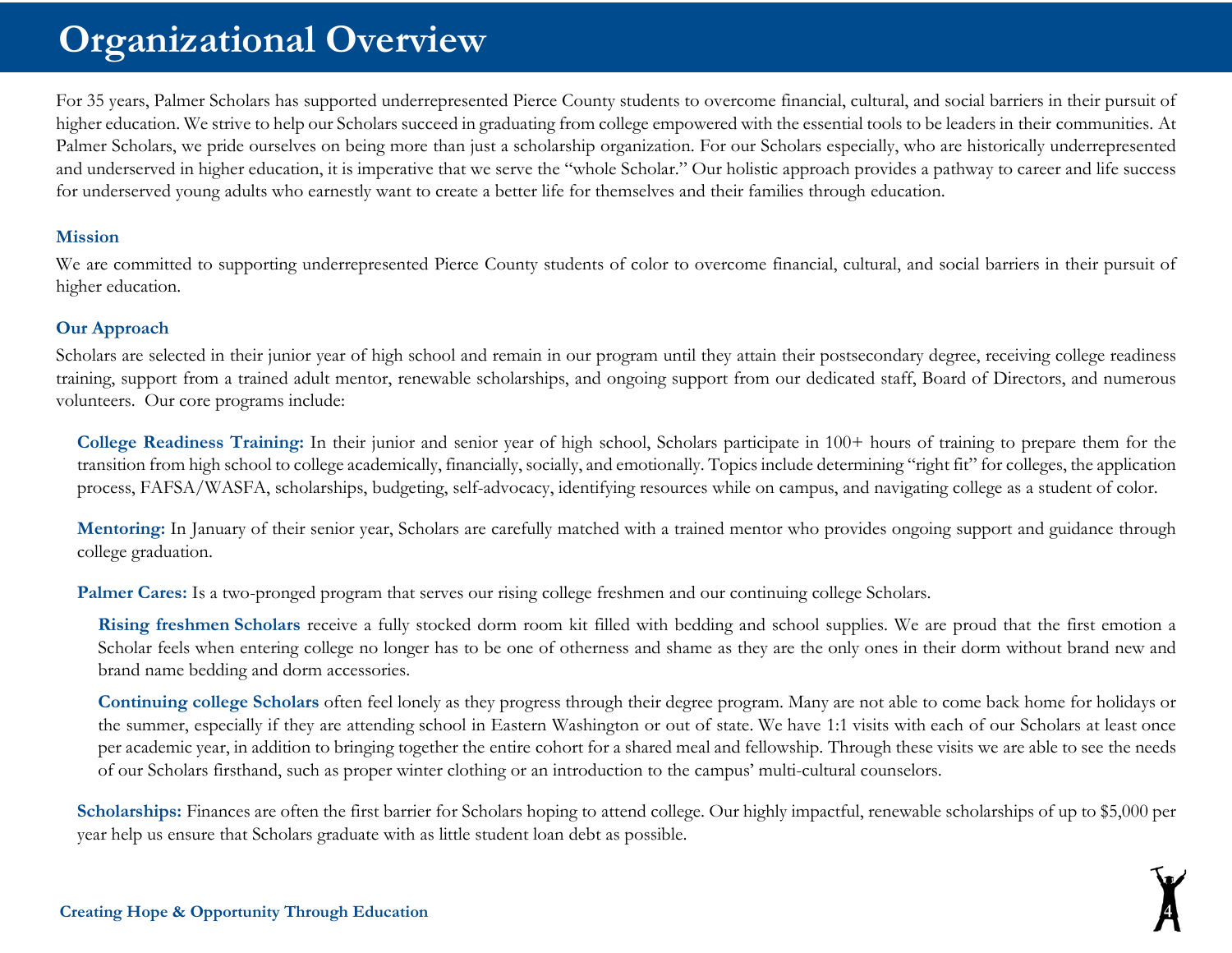# **Background & Context**

This Strategic Plan is the product of months of intentional and deliberate development, including two meetings with the full Board of Directors (one of which a 5-hour retreat), three meetings of an ad-hoc committee composed of staff and members of the Board of Directors, conversations with multiple community partners, and numerous internal (staff) conversations and meetings. We conducted an internal/external analysis of our organizational strengths and growth areas, structuring our conversations around the following guiding questions:

- What is occurring internally that motivated the creation of this plan?
- What internal concerns do we have?
- What is occurring externally that motivated the creation of this plan?
- What are the current needs within the population we serve?
- Have the needs grown?
- How have the needs changed?
- How does this plan allow us to meet the growing/changing needs?
- What will be the benefit of implementing the strategies outlined in this plan?

We then honed in on four primary focus areas, established objectives and priorities within each, and identified strategies for achieving our objectives. Though three-year numerical targets are forecasted within each focus area, this plan is intended to be a fluid document. Regular progress updates will be shared at meetings of the Board of Directors, and the plan will be subject to modification at our annual retreat each spring. The initial phase of implementation (April 2019 – June 2019) will consist of identifying specific three-year targets for each identified objective, prioritizing identified strategies over the course of the three-year plan, and developing the action plan for year two (July 2019 – June 2020). Action plans for each subsequent year will be created by staff in conjunction with members of the Strategic Planning Committee, and approved by the Board of Directors at our annual retreat each spring.

#### **Primary Contributors**

Mary Clements, *Program Director* Jonathan Jackson, *Executive Director* Kayla Kuboyama, *Development Coordinator* Amalia Perez, *Board Member & Alumnus* Dan Powell, *Board Member* Steve Schain, Ph.D., *Board Member Emeritus* Tiffany Williams, *Mentor Program Director*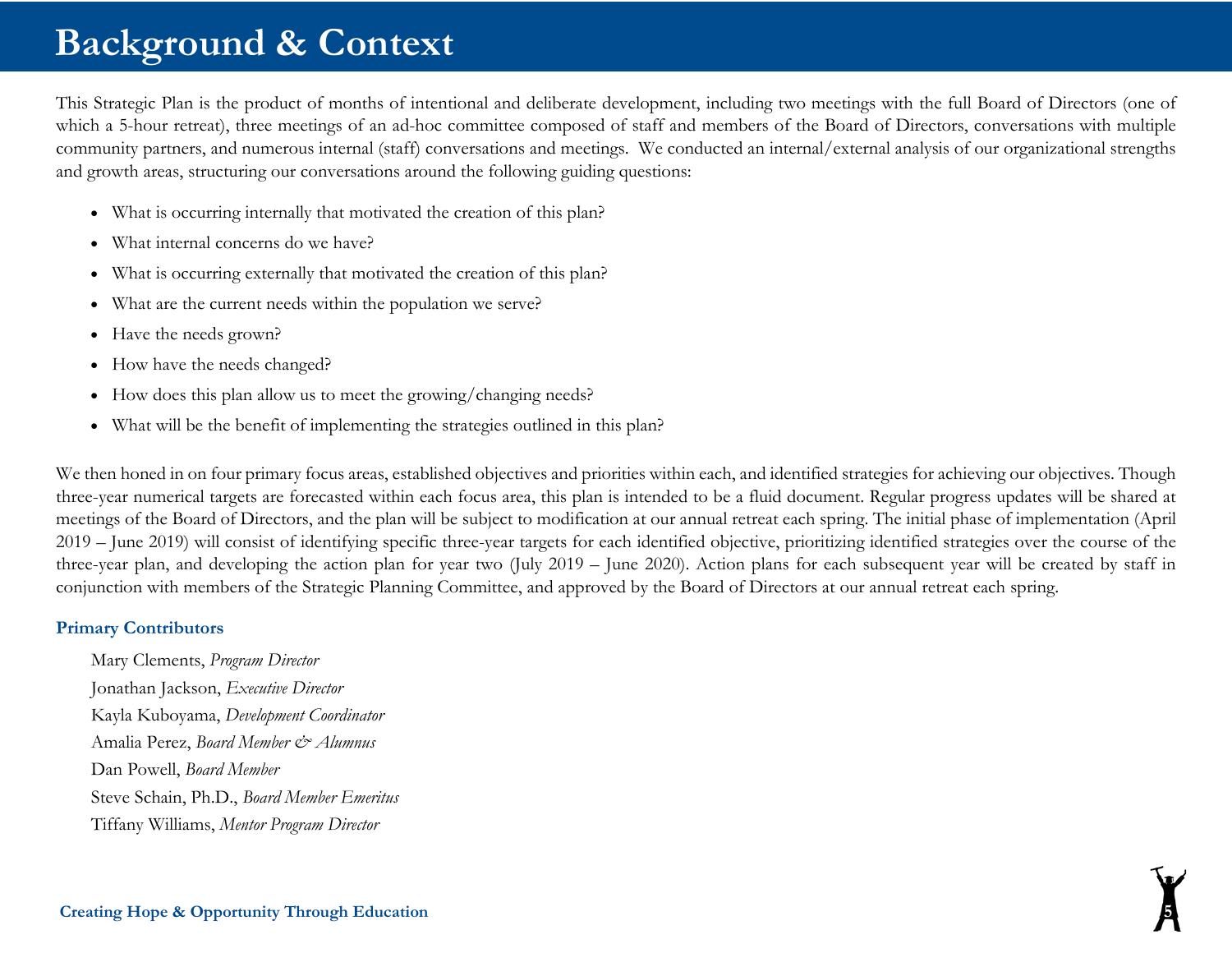# **Organizational Analysis**

*Adapted from 12.18.2018 Strengths, Weaknesses, Opportunities and Threats (SWOT) Analysis* 

#### **What we do well**

- Our holistic approach is unique and contributes to our work as a story rather than a set of services
- Our college readiness training is organic and adaptable to the needs of each cohort
- We're actively engaged in student debt management, limiting Scholars to \$5,000 or less per year
- We serve a wide range of students (students that may be turned away from other organizations with stricter GPA requirements or less flexibility for special circumstances)
- We have longstanding relationships with high school personnel and like-missioned organizations
- We have established ourselves as a leader in the college access/college completion space in Pierce County
- We have great connections with local Rotary clubs and other community partners
- We have several opportunities for community members to meaningfully engage with the organization with varying levels of commitment (e.g. application reading, providing meals, mentoring, committee membership, board membership)
- We have a strong team of talented, experienced, and passionate individuals who go above and beyond the call of duty for our Scholars, and the support of a Board of Directors filled with people who share the same sense of dedication.

#### **Opportunities**

- Strengthen partnerships with the business community/corporate sector
- Pursue more formal relationships with colleges and universities our Scholars are attending
- Strong support at the state level for career and technical education and career pathway exploration.
- Grow our social media and online presence
- Potential to collaborate with Degrees of Change's new internship program
- Explore additional committee opportunities for non-Board Member participation
- Explore restoration of graduate scholarships
- Explore named/sponsored sponsorship opportunities
- Increase internal data capacity and utilization of external data sets

#### **Concerns**

- Annual cost of attendance is increasing each year, even at in-state public universities, and year-to-year increases are difficult to anticipate. Additional scholarship funding will be needed in order to minimize student loans
- We are at capacity with our current staff and will need to hire additional staff in order to maintain and increase our quality of service
- The stock market is unstable which jeopardizes individual and foundation giving
- Changes in the tax code may result in lower donations due to higher standard deductions

#### **Creating Hope & Opportunity Through Education 6**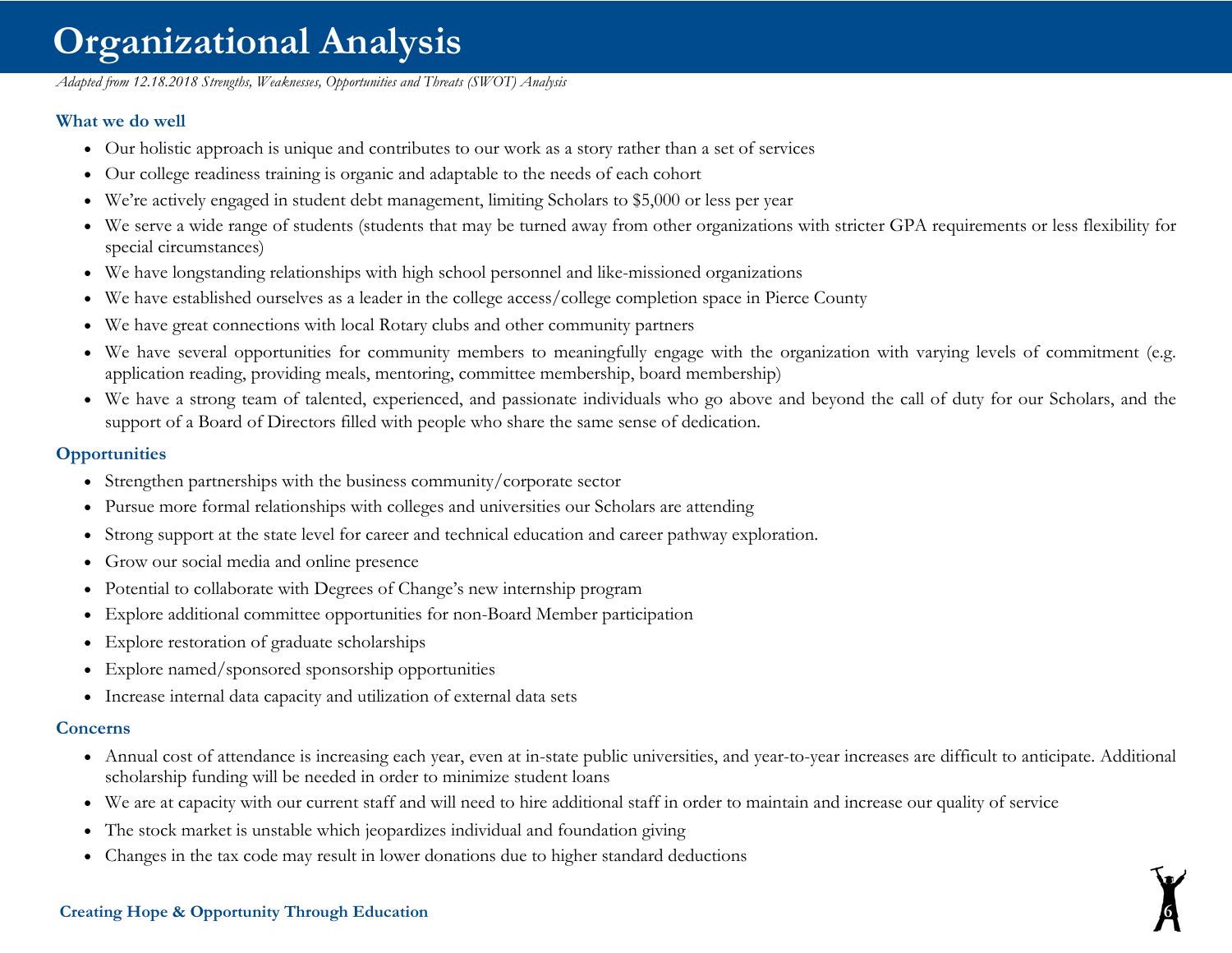# **Executive Summary**

#### **Strategic Focus Area 1 – Scholar Experience / Program Structure**

| <b>Priority 1</b> | Ensure excellence in program delivery                                  |
|-------------------|------------------------------------------------------------------------|
| <b>Priority 2</b> | Revisit the recruitment/selection process for identifying new Scholars |
| <b>Priority 3</b> | Expand our alumni engagement efforts                                   |
| <b>Priority 4</b> | Pursue program expansion/enhancement opportunities                     |

#### **Strategic Focus Area 2 – Communications / Community Presence**

| <b>Priority 1</b> | Attain top-of-mind visibility across our service area |  |
|-------------------|-------------------------------------------------------|--|
|                   |                                                       |  |
|                   |                                                       |  |

**Priority 2** Ensure Palmer Scholars is viewed as a leader in college completion work

#### **Strategic Focus Area 3 – Human Resources Development / Board Development**

- **Priority 1** Ensure excellence and efficiency in day-to-day operations and short/long-term strategic oversight
- **Priority 2** Ensure Palmer Scholars Board membership is highly valued and sought out by skilled individuals
- **Priority 3** Ensure Palmer Scholars is seen as an "employer of choice" and sought out by skilled individuals who we are then able to retain

#### **Strategic Focus Area 4 – Financial Sustainability**

- **Priority 1** Retain current institutional funders and pursue increased funding levels
- **Priority 2** Retain current individual donors and pursue increased funding levels
- **Priority 3** Pursue new foundation support and increase individual donors
- **Priority 4** Ensure annual fundraising efforts are multifaceted and comprehensive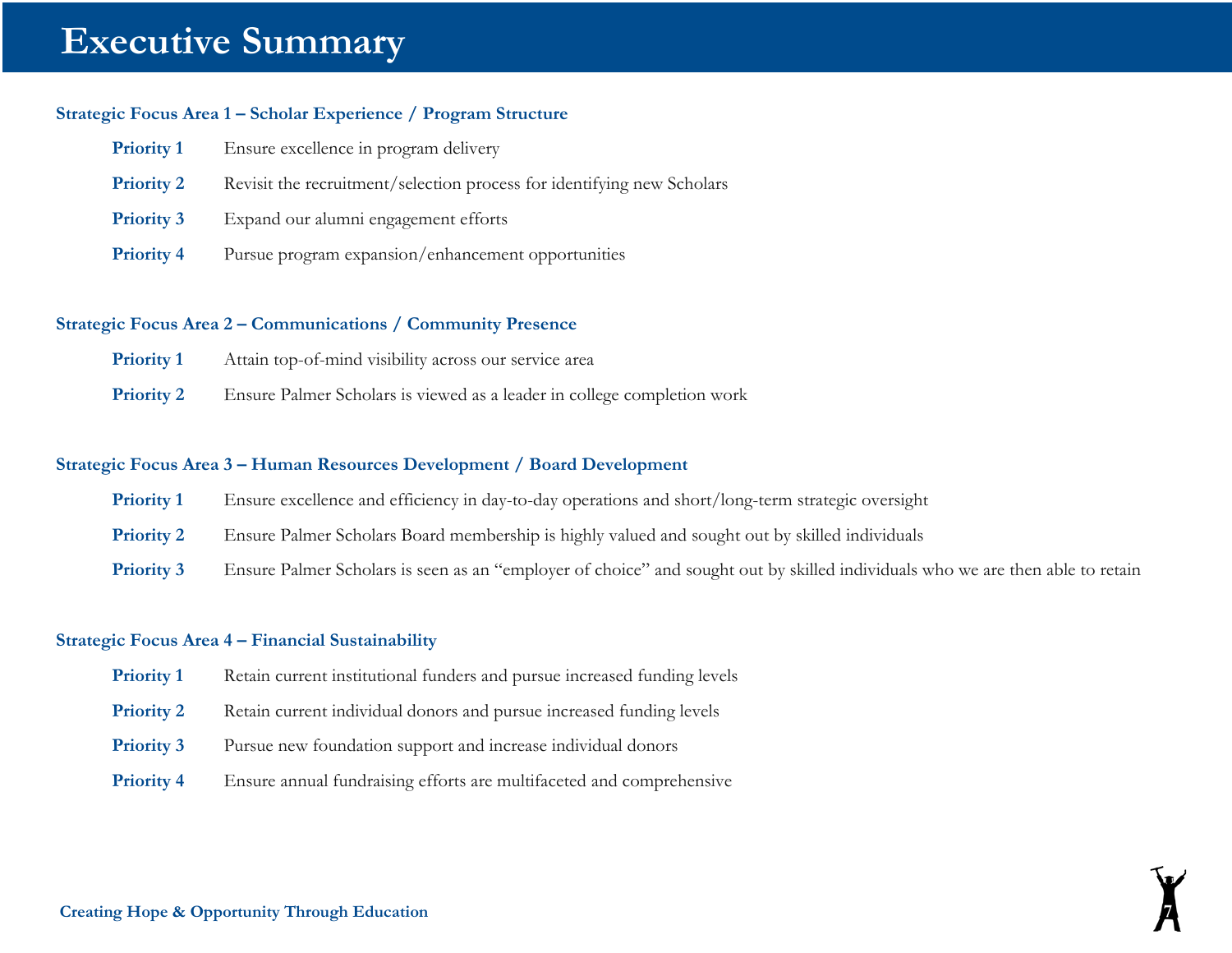| <b>Guiding Objectives</b>                                   |                 |               |
|-------------------------------------------------------------|-----------------|---------------|
| <b>Objective</b>                                            | <b>Baseline</b> | 3-Year Target |
| 1.a - College persistence (1st to 2nd year - annual rate)   | 93%             | 100%          |
| 1.b - All-time college graduation                           | 76%             | 85%           |
| 1.c - Scholars served annually                              | 175             | 180           |
| <b>1.d</b> - Total applications                             | 183             | 250           |
| 1.e - Applications from male students                       | 52              | 110           |
| 1.f - Applications from African American males              | 19              | 40            |
| 1.g - Positive satisfaction with college readiness training | $97\%$          | 100%          |
| 1.h - Positive satisfaction with mentoring relationship     | 60%             | 100%          |
| 1.i - Positive satisfaction with program overall            |                 | 100%          |
| 1.j - Alumni giving annually                                | $< 5\%$         | $\geq 10\%$   |
| 1.k - Alumni actively involved in program                   | $< 5\%$         | $\geq 10\%$   |

## **Priority 1 Ensure excellence in program delivery**

Rationale Striving for excellence, defined both by the qualitative impact that Scholars report and performance on key program metrics (graduation rates, persistence, retention, etc.), not only ensures that our work is mission-aligned, but also positively affects the ways foundations, individual donors, the greater Pierce County community, and current Scholars (future alumni/potential donors) view the organization.

- **1.1** Revisit targeted program outcomes and data collection methods to ensure we are tracking the most pertinent information in the most effective manner.
- **1.2** Ensure sufficient feedback loops are in place to drive continual program improvement.
- **1.3** Develop a Theory of Change in which to ground our current work and drive future program expansion/enhancement
- **1.4** Pursue formal agreements with colleges and universities to connect our Scholars to existing supports on their campuses
- **1.5** Revisit our College Readiness Training curriculum and topics covered, with particular emphasis on pathway/career exploration
- **1.6** Revisit our Mentor Training curriculum and topics covered, ensuring our mentors have the tools they need to best serve our Scholars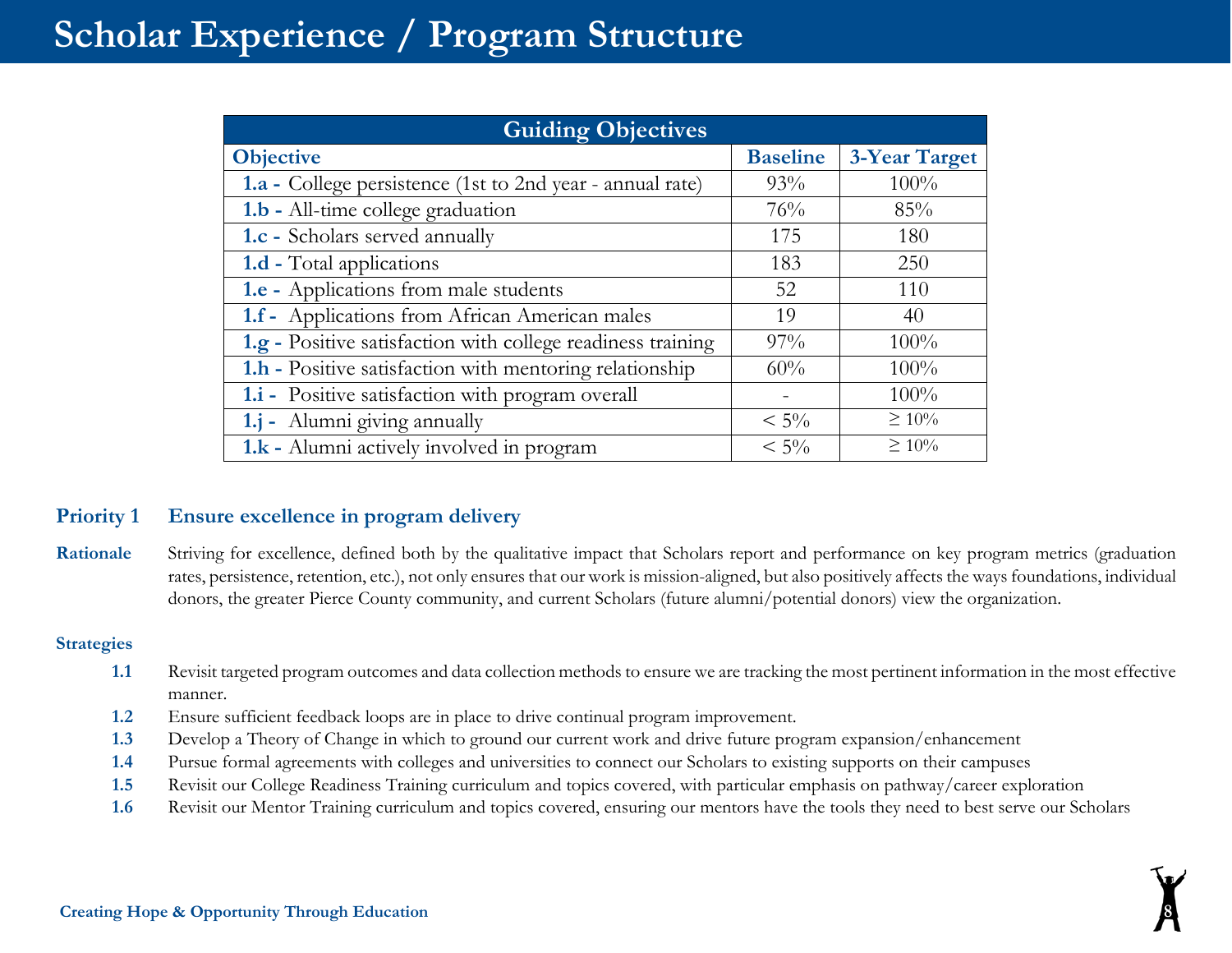### **Priority 2 Revisit the recruitment/selection process for identifying new Scholars**

**Rationale** Ensuring that we are identifying Scholars who have the most need and the grit factor to fully benefit from our programs requires that we reevaluate where and how we are recruiting, as well as the criteria used to recruit Scholars. In doing so, it is critical that we continue to prioritize serving students who are historically underrepresented in higher education and who have the lowest persistence and completion rates. Deliberately serving a Scholar base that is representative of the greater Pierce County community is integral to strengthening our impact, community presence and reputation. Making a quantifiable impact in these Scholars' ability to attain a degree will have positive effects not only for our Scholars, but also for our community as a whole.

#### **Strategies**

- **2.1** Establish clear guidelines informed by current data regarding racial/ethnic representation, persistence, and completion in higher education, to ensure we are selecting the students most aligned with our mission and Theory of Change
- **2.2** Establish formal relationships/partnerships with local high schools and key staff to assist with identifying and recruiting potential Scholars
- **2.3** Establish formal relationships/partnerships with local youth-serving organizations (e.g. churches, BGC, YMCA) and key staff to assist with identifying and recruiting potential Scholars
- **2.4** Explore feasibility/value-add of introducing a nomination option in our selection process

### **Priority 3 Expand our alumni engagement efforts**

Rationale Expanding our alumni engagement efforts we will not only help identify the gaps in our program through evaluating growth areas identified by our alumni Scholars, but also steward future mentors, volunteers, and donors. Keeping alumni engaged with the program also allows us the opportunity to collect long-term data on the impacts we have on our Scholars' lives. Increased engagement also keeps us relevant in the minds of alumni, providing free word-of-mouth marketing.

#### **Strategies**

- **3.1** Form an alumni committee composed of alumni, Board Members, and staff
- **3.2** Develop a targeted, intentional communications plan to reengage alumni
- **3.3** Survey alumni on current needs and ways in which we can continue to serve them
- **3.4** Develop a graduated giving campaign for alumni

### **Priority 4 Pursue program expansion/enhancement opportunities**

Rationale Focusing our efforts on expansion and enhancement increases our community presence and opens us up to more funding opportunities. It also enables us to more clearly articulate the impact we have on growing our local and state workforce. Program expansions have the potential not only to allow us to serve a larger and more diverse group of Scholars, but also provide new/additional avenues to success that may be better suited to individual Scholars.

#### **Strategies**

- **4.1** Explore the feasibility of expanding our program to include students interested in pursuing vocational/technical credentials
- **4.2** Explore the feasibility of restoring supports to graduate-level students
- **4.3** Pursue additional "scholarship administration" partnerships (e.g. Sunrise Rotary/Tacoma Links)

#### **Creating Hope & Opportunity Through Education 9**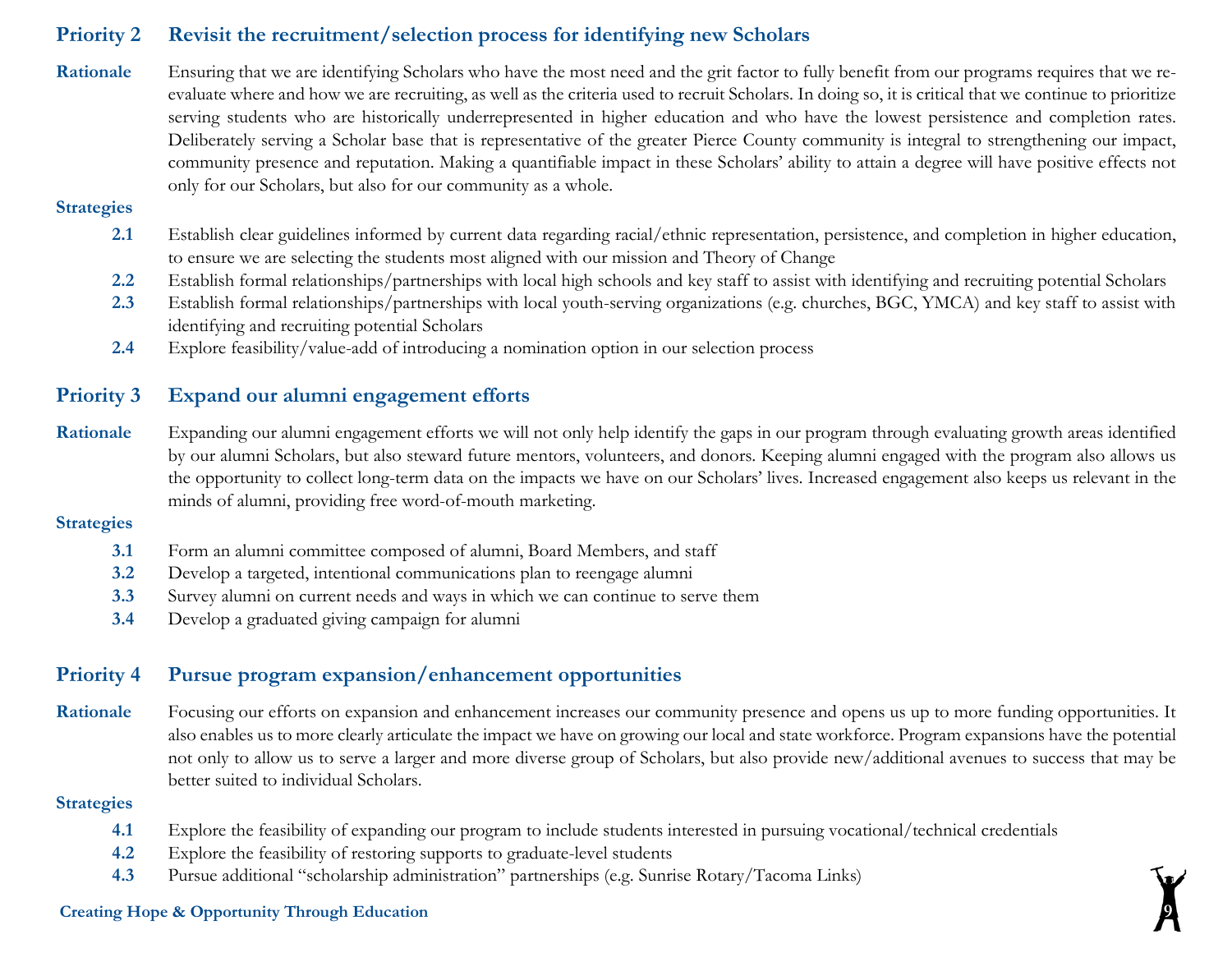# **Communications / Community Presence**

| <b>Guiding Objectives</b>            |                 |                      |  |
|--------------------------------------|-----------------|----------------------|--|
| <b>Objective</b>                     | <b>Baseline</b> | <b>3-Year Target</b> |  |
| 2.a - Total Facebook likes           | 416             | 850                  |  |
| 2.b - Total Twitter followers        | 39              | 100                  |  |
| 2.c - Total Instagram followers      | 87              | 250                  |  |
| 2.d - Annual website hits            | 6,342           | 8,000                |  |
| 2.e - Annual mentions in print media |                 |                      |  |

### **Priority 1 Attain top-of-mind visibility across our service area**

**Rationale** Visibility is marketing. Whether through a specific communications plan or participation in community gatherings and events, visibility increases opportunities for funding from foundations and individual donors, to recruit/identify mentors, volunteers, staff, Board members, and other volunteers, and form high-impact partnerships with organizations doing important work throughout Pierce County.

#### **Strategies**

- **1.1** Develop a targeted, intentional communications plan in order to attract new supporters and cultivate current supporters.
- **1.2** Place key staff and Board Members in service organizations with whom we currently partner or desire to partner.

## **Priority 2 Ensure Palmer Scholars is viewed as a leader in college completion work**

Rationale Continuing to attain positive qualitative and quantitative results for our work will ensure our reputation as a leader in college completion continues to grow, increasing the number and type of partnership opportunities we have access to, financial and otherwise. We must strive to maintain an excellent reputation throughout our service area in order increasing our visibility and viability with potential Scholars, potential volunteers/mentors, individual donors, foundations, and organizations looking to create partnerships.

- **2.1** Maintain active participation in pertinent community groups, gatherings, associations, etc.
- **2.2** Present regularly to diverse audiences throughout our service area to increase knowledge of and support for our programs
- **2.3** Develop a regular schedule for issuing press releases and other large announcements around program developments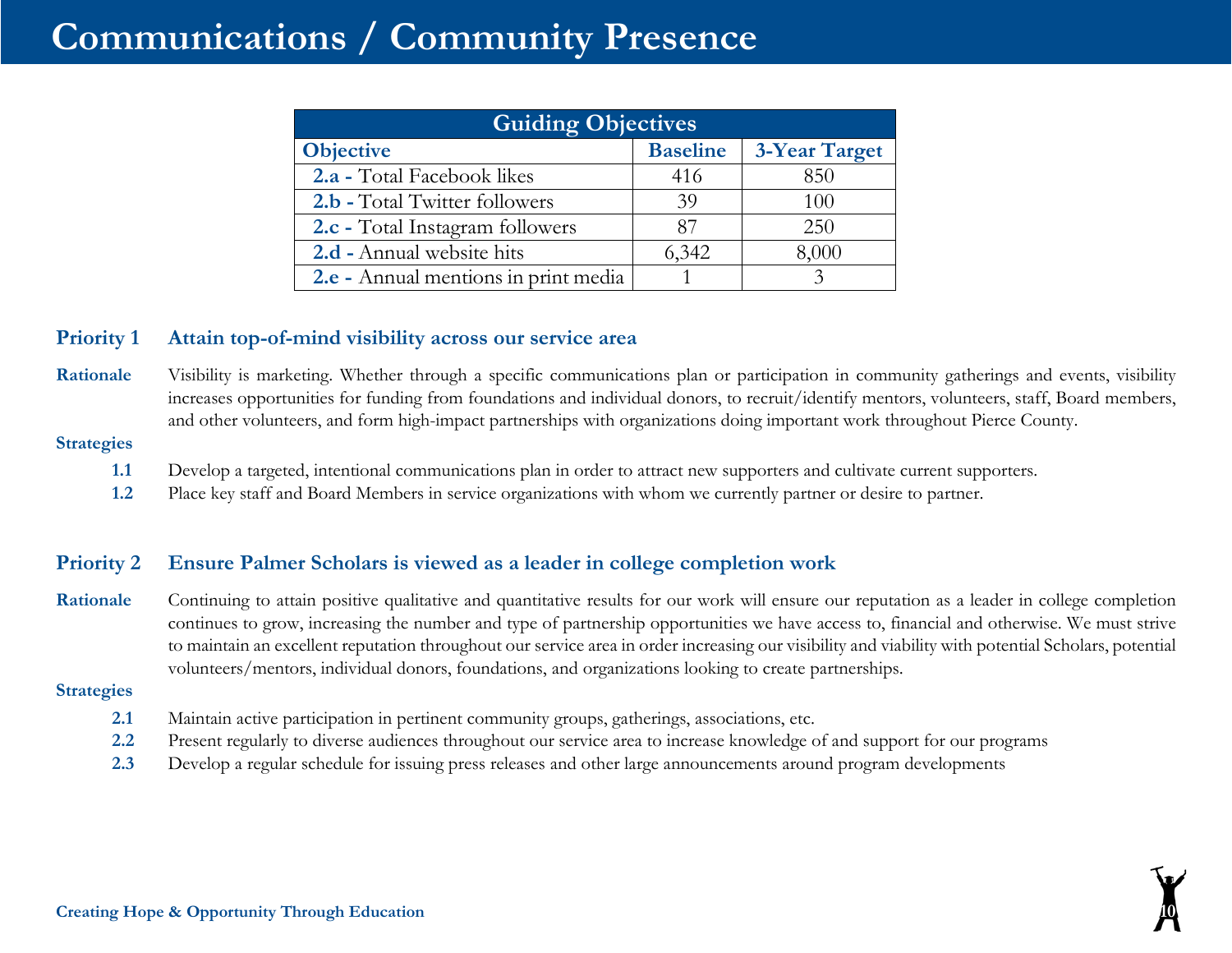# **Human Resources Development / Board Development**

| <b>Guiding Objectives</b>                                                         |       |                               |
|-----------------------------------------------------------------------------------|-------|-------------------------------|
| <b>Objective</b>                                                                  |       | <b>Baseline</b> 3-Year Target |
| 3.a - Staff indicating high levels of satisfaction                                | N/A   | $100\%$                       |
| 3.b - Staff indicating they have what they need in order to be successful         | N/A   | $100\%$                       |
| 3.c - Staff participating in meaningful professional development annually         | 50%   | $100\%$                       |
| 3.d - Board Members indicating high levels of satisfaction                        | N/A   | $100\%$                       |
| 3.e - Board Members participating in meaningful professional development annually | $0\%$ | $66\%$                        |

### **Priority 1 Ensure excellence and efficiency in day-to-day operations and short/long-term strategic oversight**

Rationale Deliberately working to ensure the organization's governance and operations are effective and efficient will positively affect staff/Board experience, leading to an increased quality of services, a stronger reputation, and will enable us to have the largest impact possible in our community.

#### **Strategies**

- **1.1** Revisit staff job descriptions and division of labor to ensure we are effectively leveraging the unique skills and abilities of our staff.
- **1.2** Create opportunities for cross-training of staff on all elements of our programs/operations
- **1.3** Revisit Board Member expectations, meeting structure, and committee structure to ensure we are effectively leveraging the unique skills and abilities of our members.
- **1.4** Develop a plan for intentionally growing our Board of Directors to increase diversity both demographically and in terms of skills and talents.

### **Priority 2 Ensure Palmer Scholars Board membership is highly valued and sought out by skilled individuals**

**Rationale** Attracting a skilled set of individuals to join the Board increases our viability as an organization and our potential for growth. Diversifying the skill set of Board members expands the base from which we are able to secure funding, partnerships, and recruit Scholars, staff, and volunteer. Further, ensuring that our Board is demographically representative of the Scholars we serve will help maximize our impact by ensuring decisions are shaped by diverse voices.

- **2.1** Survey board for satisfaction, ideas for growth, and how they would like to engage
- **2.2** Develop individual engagement plans for Board Members
- **2.3** Develop a plan for Board Member professional development
- **2.4** Develop a plan for Board Member recognition/appreciation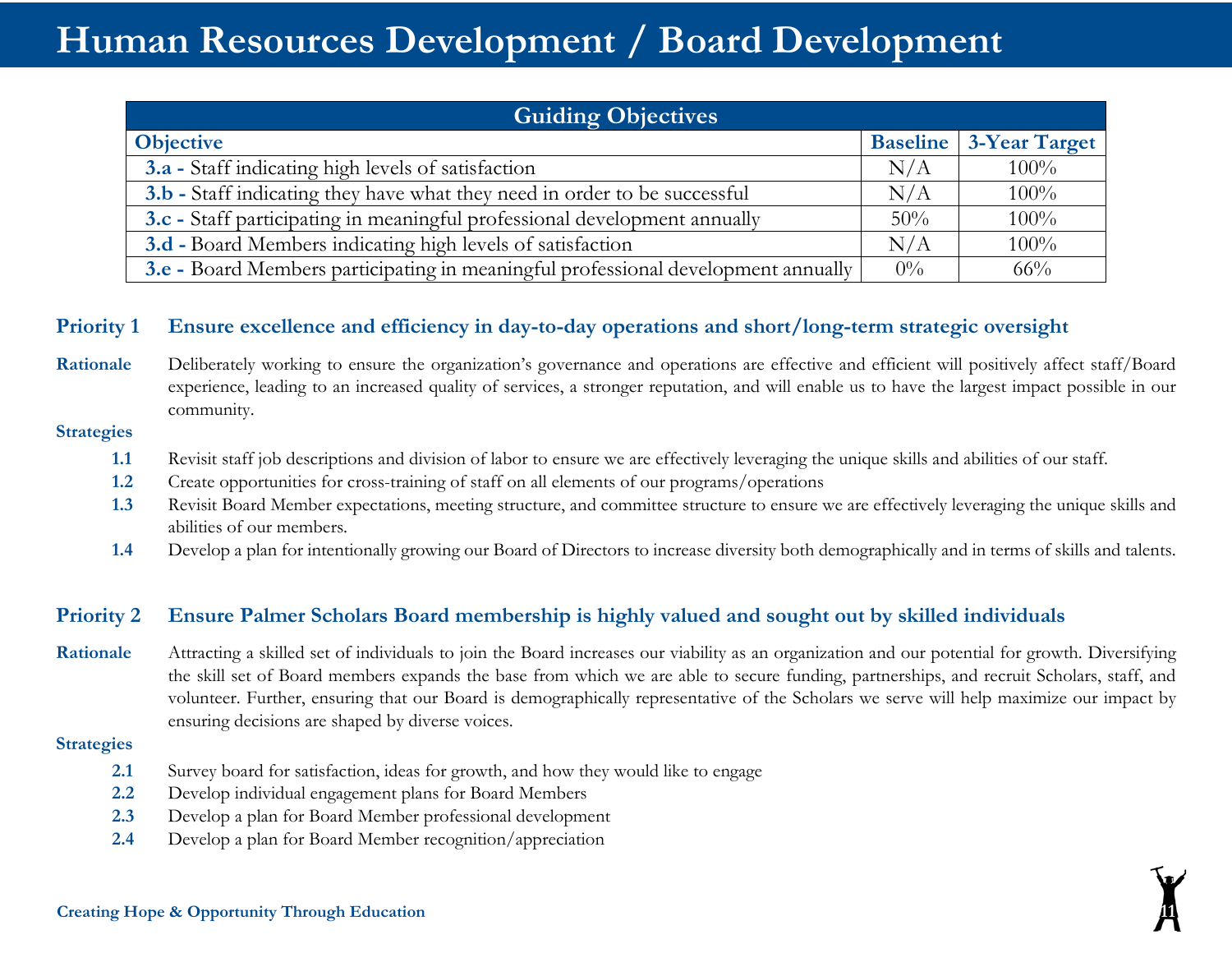# **Priority 3 Ensure Palmer Scholars is seen as an "employer of choice" and sought out by skilled individuals who we are then able to retain**

**Rationale** Working towards becoming an "employer of choice" will not only increase the expertise among staff, whose knowledge and experience will positively impact our programs, but will also encourage retention. Retention, specifically, is integral to the reputation of the organization among current Scholars, alumni, and partner organizations. Our Scholars look to our staff for support and guidance, and consistency is key. Ensuring we retain our staff will enable us to strengthen our programs over time without the burden of onboarding new staff and acclimating them to the organizational culture and the needs of our Scholars. Through this, we will meet and exceed more objectives over time, which will create a better reputation among foundations and individual donors enabling us to more effectively carry out our mission.

- **3.1** Develop a plan for staff professional development
- **3.2** Develop a plan for staff recognition/appreciation
- **3.3** Identify office space that will more adequately accommodate current staff and allow for expansion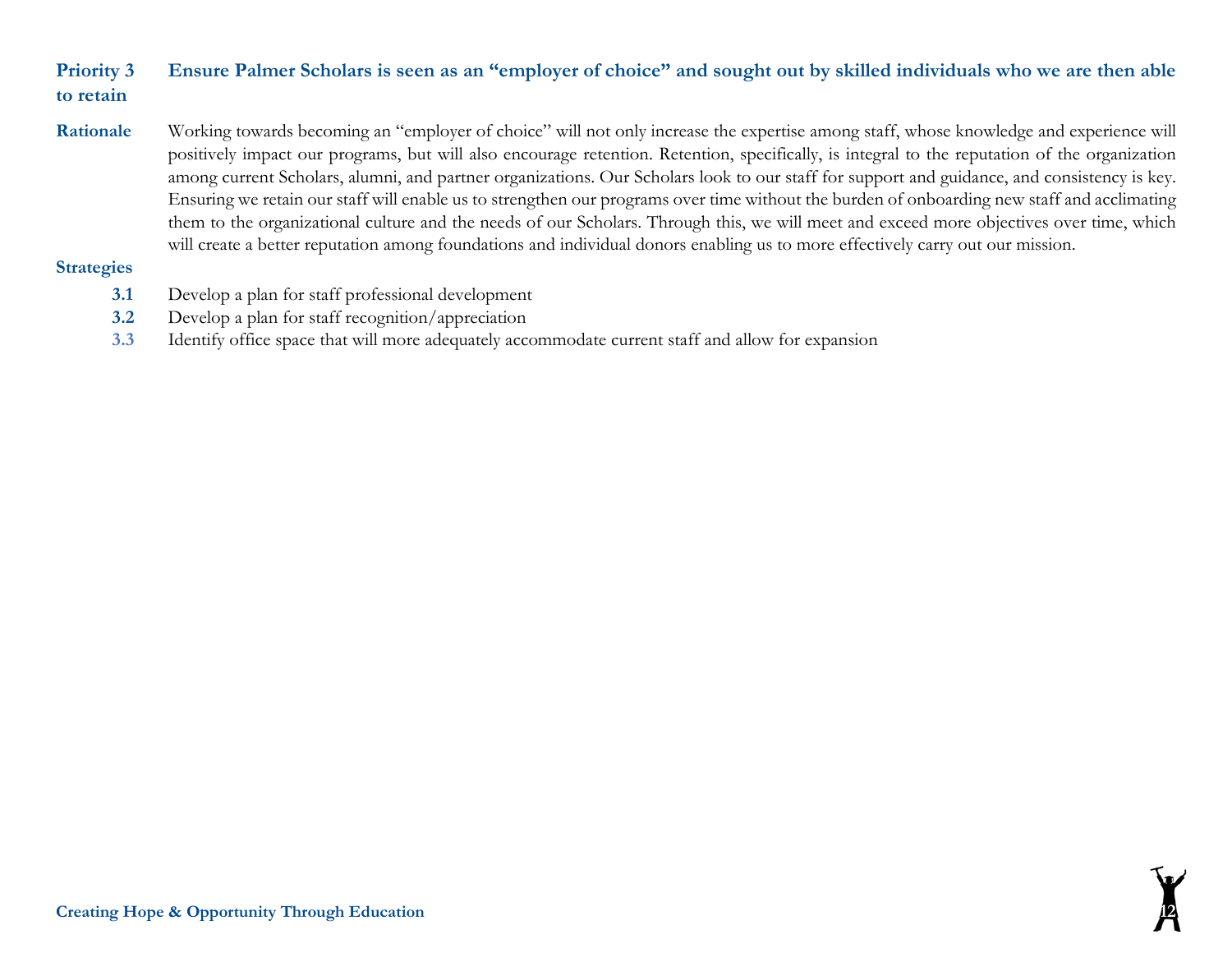# **Financial Sustainability**

| <b>Guiding Objectives</b>              |                 |                      |
|----------------------------------------|-----------------|----------------------|
| <b>Objective</b>                       | <b>Baseline</b> | <b>3-Year Target</b> |
| 4.a - Annual Operating Budget          | \$733,560       | $\geq$ \$1,000,000   |
| 4.b - Endowment Balance                | \$657,405       | $\geq$ \$700,000     |
| 4.c - Organizational Reserves          | \$255,239       | $\geq$ \$300,000     |
| 4.d - Scholarship Awards               | \$302,944       | \$450,000            |
| 4.e - Scholarship Reserves             | \$5,000         | \$20,000             |
| 4.f - Individual Donor Revenue         | \$133,218       | \$140,000            |
| 4.g - Foundation Revenue               | \$397,060       | \$700,000            |
| 4.h - Stand Up & Cheer Sponsor Revenue | \$59,200        | \$80,000             |
| 4.i - Stand Up & Cheer Day-of Revenue  | \$98,500        | \$110,000            |

#### **Priority 1 Retain current institutional funders and pursue increased funding levels**

Rationale Many of our current institutional funders have a historical relationship with us and have given for at least 5 consecutive years. Grants from these organizations form the bulk of our annual operating budget. Retaining current institutional funders provides financial sustainability and helps us to maintain a positive reputation with our individual donors. Pursuing increased funding is not likely to carry much risk due to our strong historical relationships with these funders, and is therefore a safe strategy for increasing funding.

#### **Strategies**

- **1.1** Ensure timely completion of application and reporting for all current funders
- **1.2** Approach funders who have funded us for several years about multi-year funding commitments

## **Priority 2 Retain current individual donors and pursue increased funding levels**

Rationale Retaining individual donors allows us to receive funding without the restrictions placed on most grants. Current individual donors are largely a part of the "Merle Palmer" generation. This not only means that they have a high sense of loyalty and relational embeddedness to the organization, but they have also likely aged 20+ years since their first interaction with the organization. With children leaving the nest and accumulated retirement savings, these donors may have a higher capacity to give than they did when they first started donating. Similar to the historical institutional funders, there is a low risk in asking for a higher gift. Additionally, there are more avenues for giving for these individual donors to consider, including planned gifts.